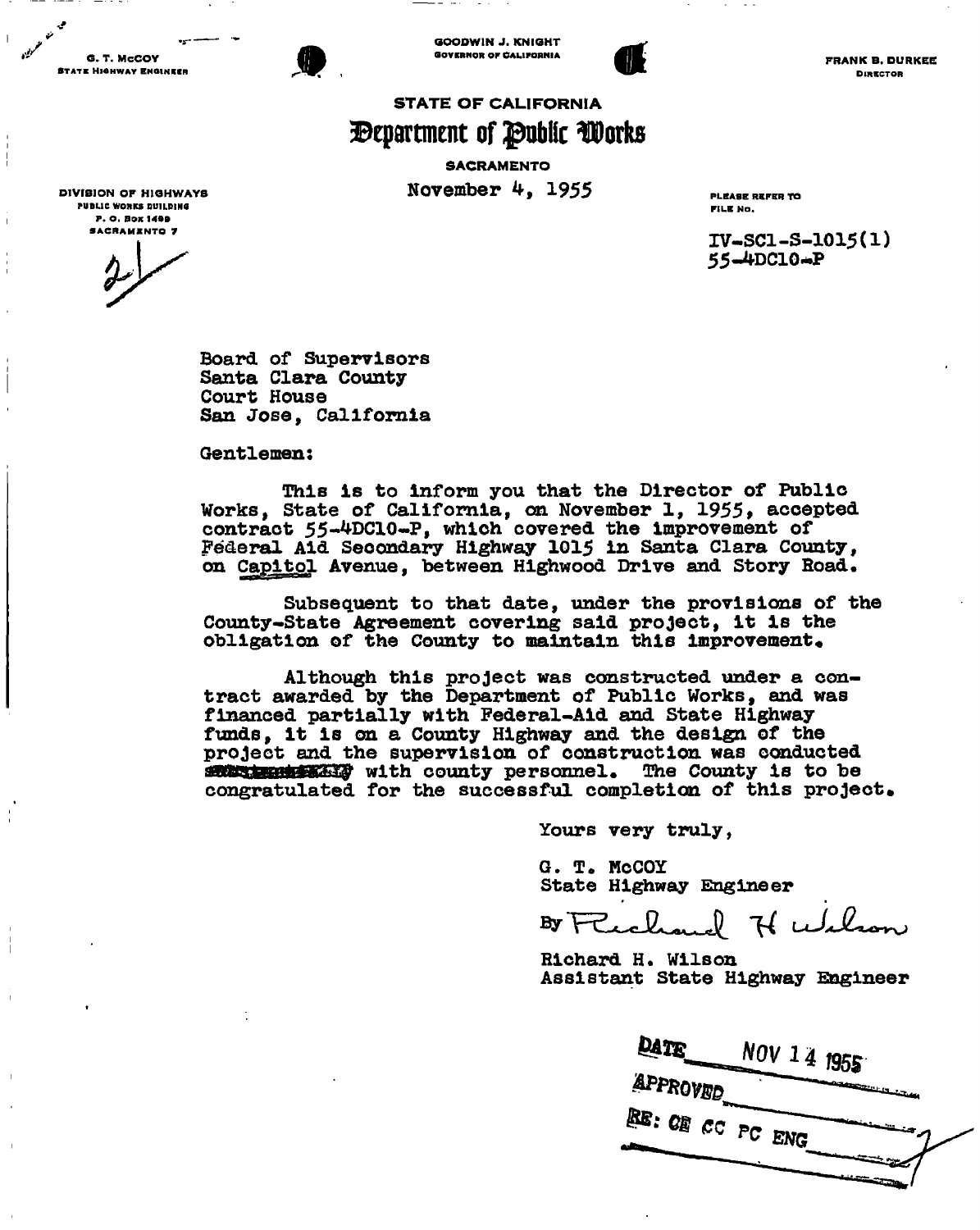

TATE OF CALIFORNIA DEPARTMENT OF PUBLIC WORKS DIVISION OF HIGHWAYS

November  $4.1955$ 

**PLEASE REFER TO FILE NO.**  $IV-SCI-S-1015(1)$ 

55-4DC10-P

Board of Supervisors Santa Clara County Court House Sen Jose, California

## **Centlemen:**

This is to inform you that the Diroctor of Public Morks, State of California, on November 1, 1955, accepted contract 55-4DC10-2, which covered the improvement of Federal Ald Secondary Highway 1015 in Santa Clara County, on Capitol Avenue, between Highwood Drive and Story Road.

Subsequent to that date, under the provisions of the County-State Agreement covering said project, it is the obligation of the County to maintain this improvement.

Although this project was constructed under a contract awarded by the Department of Public Works, and was financed particlly with Federal-Aid and State Highway funds, it is on a County Highway and the design of the project and the supervision of construction was conducted substantially with county personnel. The County is to be congratulated for the successful completion of this project.

Yours very truly,

G. T. NCCOY **State Highway Engineer** 

Original Signed By . RICHARD H. WILSON

Richard H. Wilson Assistant State Highway Engineer

illy fell ĜĠ. HM. **BPB(2)**  $BB(2)$ Rd Com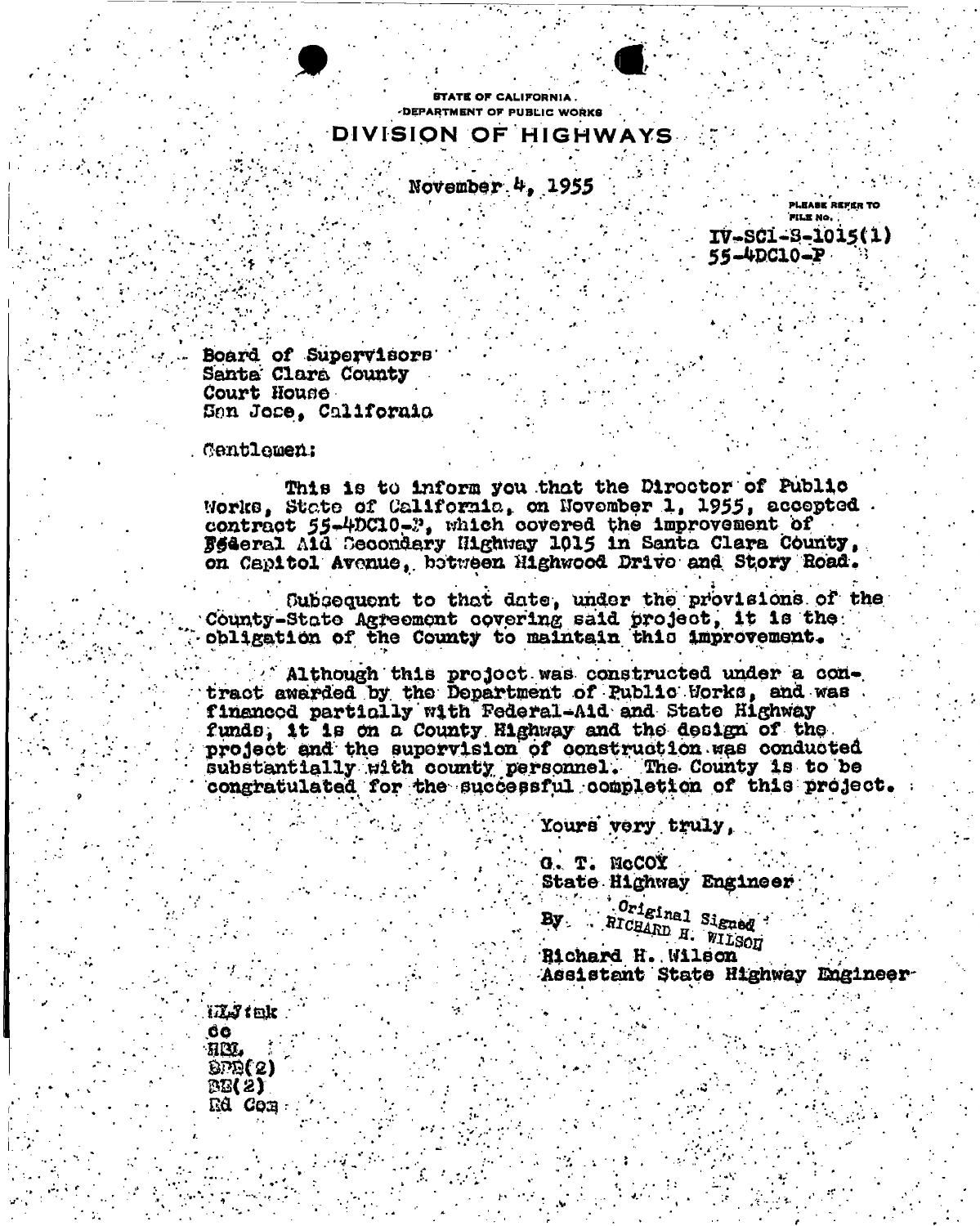



**STATE OF CALIFORNIA** DEPARTMENT OF PUBLIC WORKS

# DIVISION OF HIGHWAYS

November 4, 1955

PLEASE REFER TO FILK No.

IV-801-8-1015(1) 55-40010-P

Doard of Supervisors Sonta Clara County Court Foure Sen Jose, Colifornia

Gentlomea:

This is to inform you that the Sirector of Public tiorits. State of California, on November 1. 1955. accepted contract 55-40010-D, unich covered the improvement of Federal AIG Cecondary Highway 1015 in Senta Clora County, on Capitol Avenue, between Highwood Prive and Story Road.

. Subsequent to that date, under the provisions of the County-State Agreement covering said project, it is the obligation of the County to maintain this improvement.

Although this project was constructed under a contract awarded by the Popertment of Public Corks, and was. financed particily uith Federal-Aid and State Highway funds, it is on a County Highway and the design of the project and the supervision of construction was conducted eubstantially with county personnel. The County is to be congratulated for the successful completion of this project.

Yours vory truly,

 $\mathbf 0.$  T. McCOX State Highway Engineer

 $\mathbf{B}$ y Original Signed. RICHARD H. WILSON Richard N. Wilson Assistant State Highway Engineer

tilly: rit OC. um BOB(2) IB(2) ැහි .Com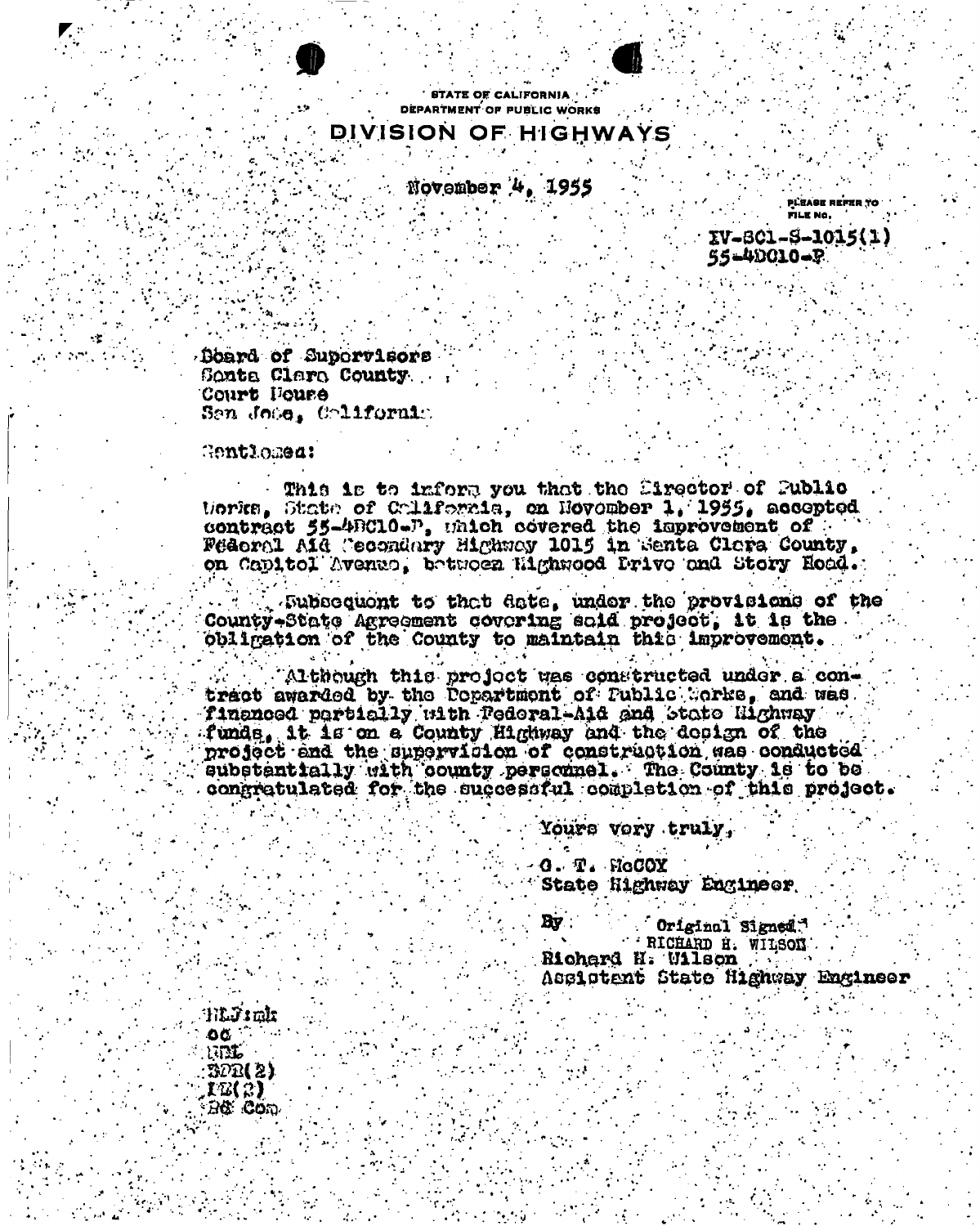# **RESOLUTION AUTHORIZING EXECUTION BY THE COUNTY OP SANTA CLARA OP THAT CERTAIN COUNTY - STATE AGREEMENT NO. U|. PERTAINING TO PAS PROJECT S-1015 (1) .**

\* •

*v /d'lf* 

WHEREAS, the State of California, by and through the Division **of Highways\* Department of Public Works, has submitted to the County**  • • • • • **of Santa Clara that certain Agreement No. II4., covering the proposed widening of Silver Creek Bridge and approaches thereto on Capitol Avenue, PAS Project 3-1015 (1) in the County of Santa Clara; and** 

**WHEREAS, this Board does hereby find and determine that said construction project is necessary and desirable for the County of Santa Clara,** 

**NOW, THEREFORE, BE IT RESOLVED AND ORDERED that each of the five (5) members of the Board of Supervisors of the County of Santa Clara, State of California, be, and each is hereby authorized and**  directed to execute that certain Agreement hereinabove referred to.

**AND BE IT FURTHER RESOLVED AND ORDERED that the Clerk of this Board attach a certified copy of this Resolution to each copy of said Agreement and transmit the original and a duplicate copy of said Agreement and Resolution to the Assistant City and County Cooperative Projects Engineer for District IV for the Division of Highways, Department of Public Works, State of California.** 

**PASSED AND ADOPTED by the Board of Supervisors of the County of Santa Clara, State of California, this 28th day of March, 1955, by the following votes** 

AYES: Supervisors, Brown, Della Maggiore, Gaspar, Levin, McKinnon **NOES:** Supervisors, Non<sup>3</sup> NOWO **ABSENT: Supervisors,** 

 $ext{t-1}$ **. Chairman of the. Board/of Supervisors** 

**\*** *t* **<• ATTE33U' RICHARD OLSON** 

Clerk of the Board of Supervisors (2002, 021, 728, 8 00) **ASM 2 8 1955** 

**™rc:mo 3/?5/55** 

*0 r* 

*9-*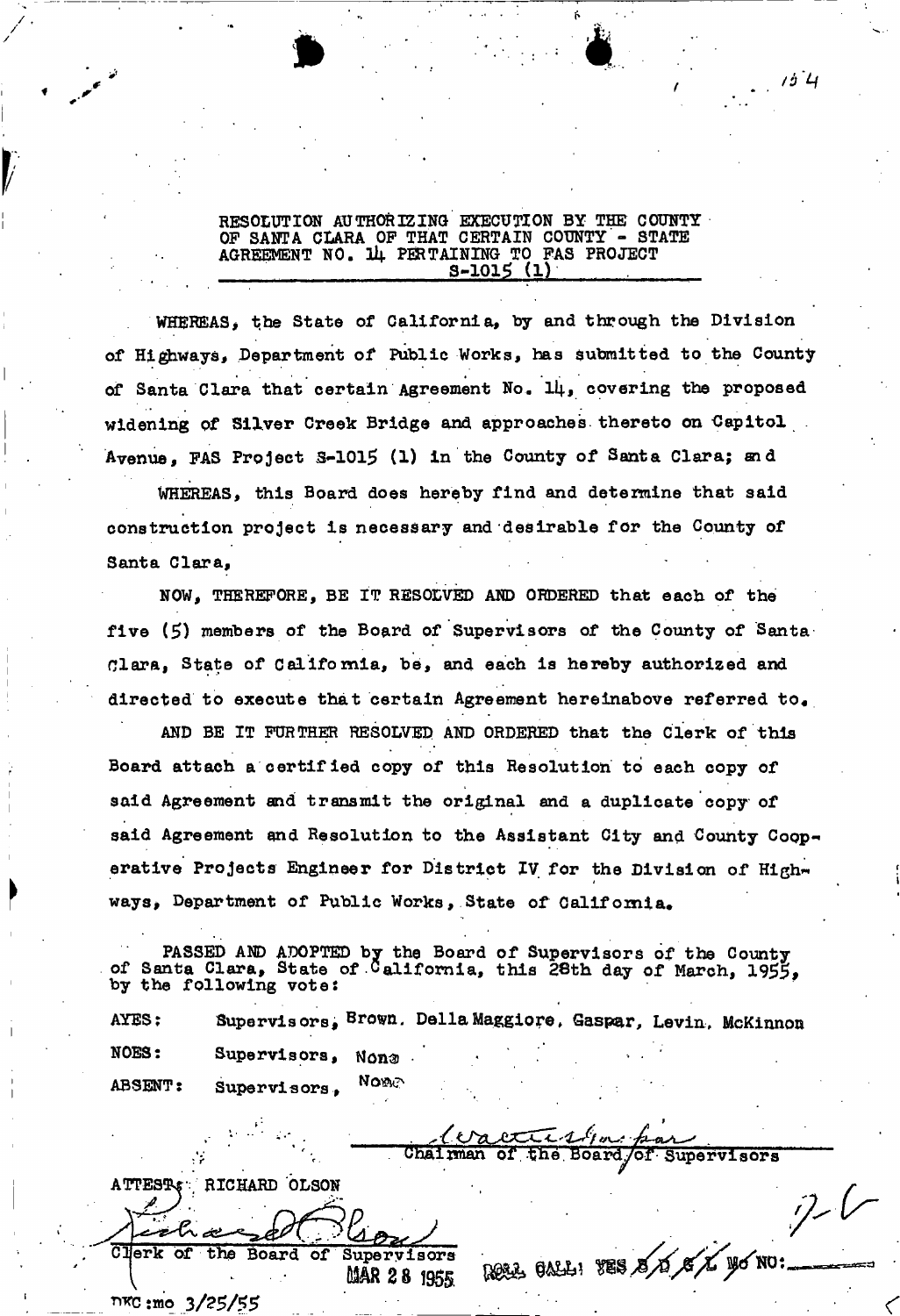**ttarch 29p 1955** 

**Res IV-SC1-S-1015 (1) Silver Creek on Capitol Avenue** 

**Mr. B. W, Booker Asst\* State Highway Engineer 150 Oak Street San Francisco 2, California** 

Att: Allen H. Portney

**Dear Sirs** 

į

**Enclosed please find executed copies(original and duplicate) of subject agreement together with two certified copioo of resolution authorizing the dhair**man of the Board to sign.

> **Very truly yours» BOARD OF SUPERVISORS**

**By tilerk of the Board**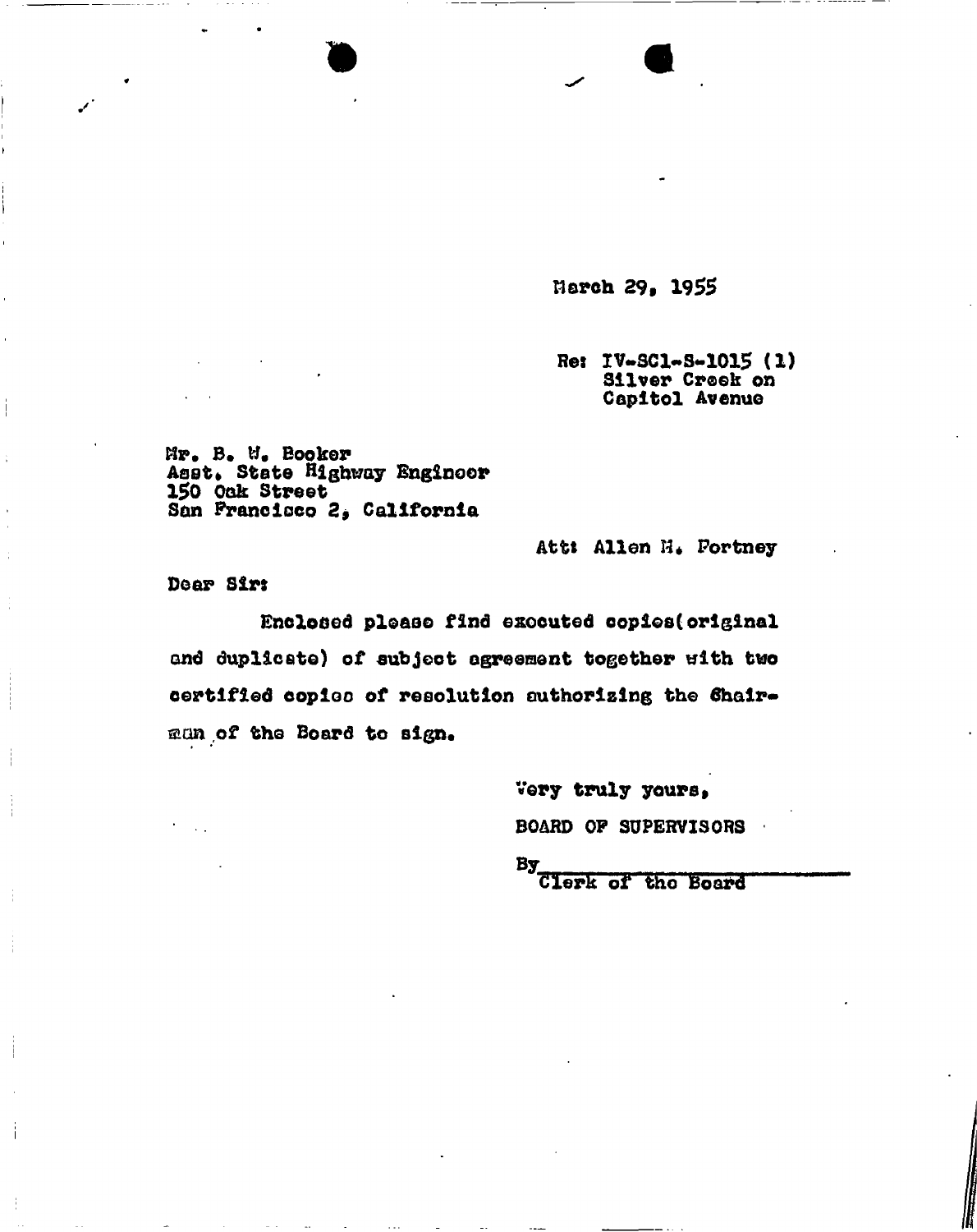*•ft* 

**STATE OF CALIFORNIA** DEPARTMENT OF PUBLIC WORKS

# DIVISION OF HIGHWAYS **DISTRICT IV 180 OAK STREET** SAN FRANCISCO 2. CALIFORNIA

March 18, 1955

**UN DERHILL 3-0222** 

ADDRESS ALL COMMUNICATIONS TO<br>
A RESISTING AND RESISTING TO PLEASE REFER

**iv-sci-s-ioi5(U Silver Creek on Capitolj^ Avenue** 

**Mr. Leonard Bushnell Road Commissioner Santa Clara County-First and Rosa Streets San Jose, California** 

**Dear Mr. Bushnell:** 

**Attached, in triplicate, for execution by the County of Santa Clara, is County-State Agreement No. covering the widening of Silver Creek Bridge on Capitol Avenue, about 0.7 mile southeast of Alum Rock, FAS Project S-1015(l), in Santa Clara County..** 

**Please have the County Board of Supervisors execute this Agreement and return the original and duplicate copy to this office for further handling.** 

**The third copy may be retained by the County for reference until a completely executed copy is returned to you. The County will insert the date of execution.** 

**Your attention is called to the fact that a certified copy of the Board's resolution authorizing its Chairman or other member to execute the Agreement must be attached to each copy of the Agreement. Even though all five members sign the Agreement a certified**   $r$ esolution showing official poard action is required.

**As you know, it will be necessary that this Agreement be executed before we can actually advertise the project.** 

 $\mathbf{B}\mathbf{y}$ 

**Yours very truly,** 

**B. W. Booker Assistant State Highway Engineer** 

**A1^6n M. Fortney**  Assistant City and County Cooperative **Projects Engineer** 

P . O . BOX 8346 1 RINCON ANNEX PLEASE REFER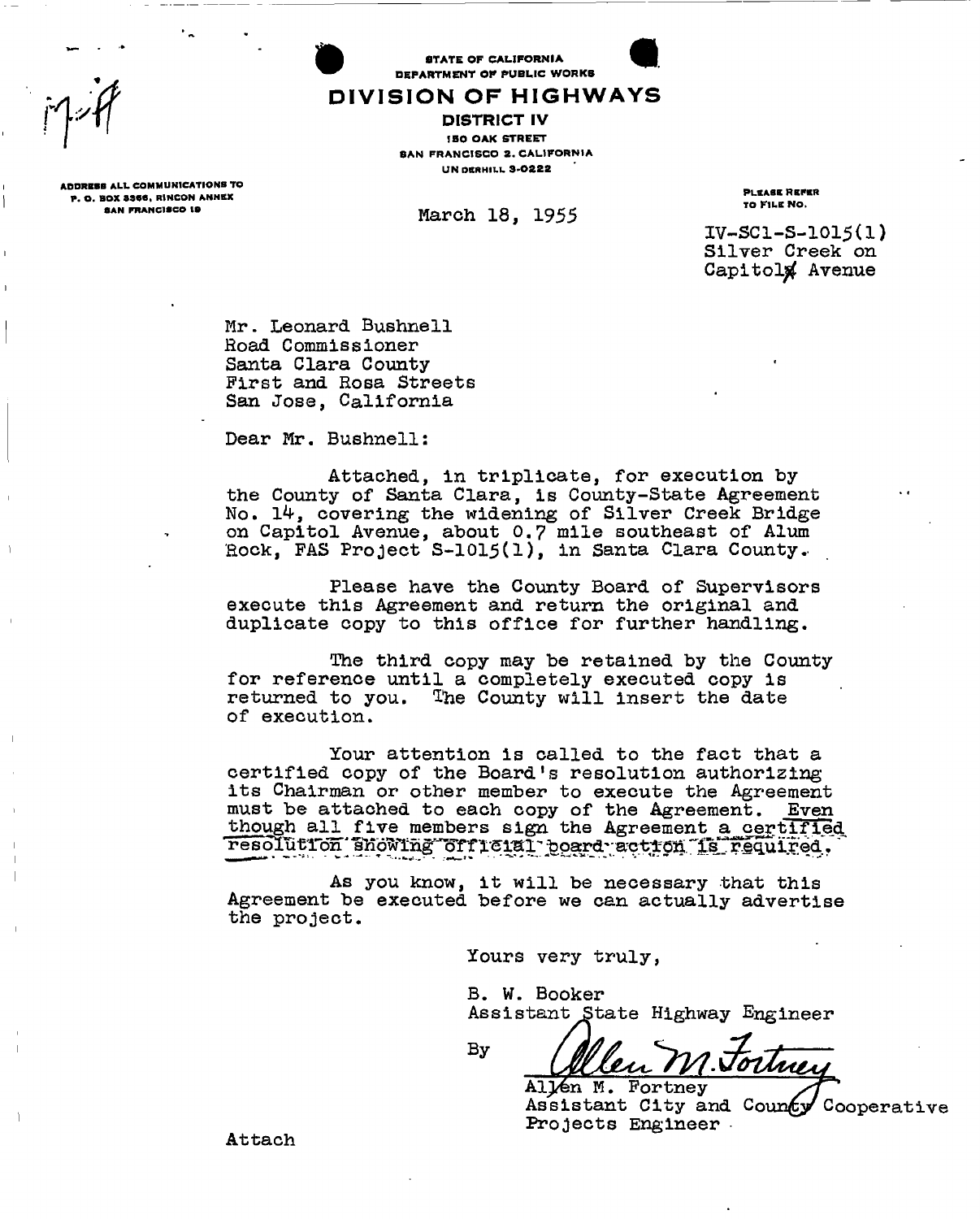# COUNTY-STATE AGREEMENT NO. 14 FEDERAL AI D SECONDARY ROADS

|                           | Santa Clara   |
|---------------------------|---------------|
| District                  | <b>County</b> |
| FEDERAL PROJECT 5-1015(1) |               |

Silver Greek

THI S AGREEMENT, made in duplicate this.. jday of **, 1935\*** 

by and between the COUNTY OF **Santa flltfa** , State of California\* hereinafter referred to as the "County," and the DEPARTMENT OF PUBLIC WORKS (Division of Highways) of the State of California, hereinafter referred to as the "Department."

# WITNESSETH:

It is agreed between the parties that the project or projects hereinafter described shall be constructed under and pursuant to, and in accordance with the provisions of the attached Exhibits A and B, which exhibits are hereby made a part of this agreement.

**Banta Clara** County agrees to provide necessary matching funds prior to award of contract.

The Board of Supervisors of the County of **500 Santa Clara ----------------**--by

Resolution dated. authorized its execution. 1955 has approved this agreement and

IN WITNESS WHEREOF, the parties have hereunto affixed their hands and seals the day and year first above written.

Approval Recommended;

District Engineer

 $By$   $tvalting$ Board of Supervisors<sup>\*</sup>

State of California Department of Public Works Division of Highways

**Chairman of** tha

G. T. McCoy-State Highway Engineer

County of **Santa Clai** 

Engineer, Federal Secondary Roads

Approved as to Fora and Procedure;

ATTORNEY for Department

**By** 

Deputy State Highway Engineer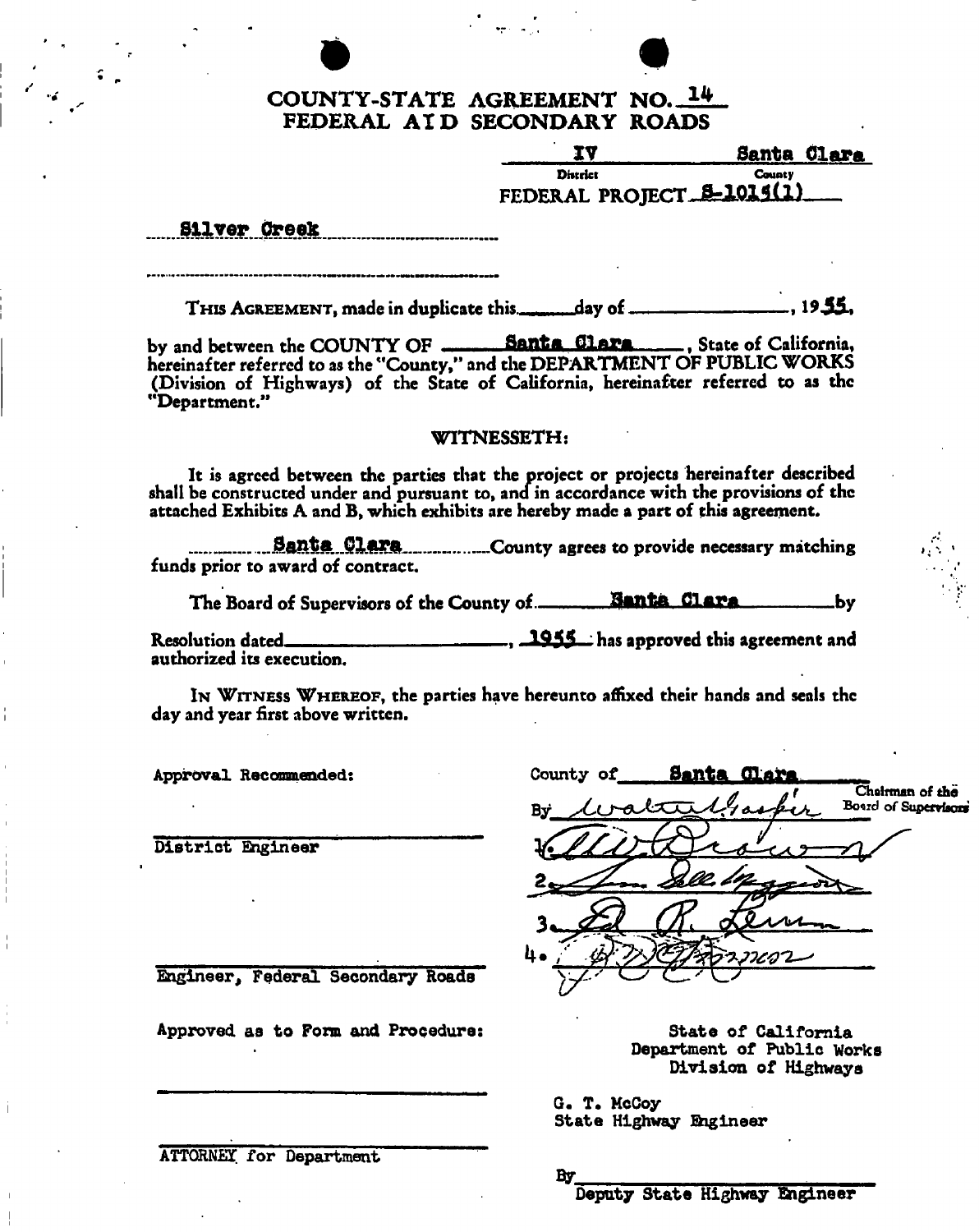



## **Article I.** This agreement **is** made in the light of the following facts and circumstances:

1. Under the provisions of the Federal-Aid Highway Acts certain funds are authorized to be appropriated for expenditure on a system of principal secondary roads to be selected by the State highway departments in cooperation with the county<br>supervisors and the Commissioner of Public Roads. The route upon which the subject project is pro approved by the Commissioner of Public Roads for inclusion in the Federal-Aid Secondary Road System. Federal-Aid Highway funds are now available for obligation to the subject project.

2. The Department is required to enter into an agreement with the Commissioner of Public Roada relative to the prosecution of this project and the obligation of participating Federal-Aid funds.

THEREFORE, in consideration of the premises herein contained, the parties agree as follows:

**Article II.** Cooperation with the United States.

#### **MAINTENANCE**

1. The Federal-Aid Acts require that the maintenance of projects constructed thereunder shall be the responsibility of the State and that a project for which the Department proposes to provide maintenance by an agreement with the County shall not be approved if any project previously improved with Federal funds under the provisions of the Federal Highway Acts, as amended and supplemented, which the County has agreed to maintain, is not being satisfactorily maintained as determined by the Commissioner.

. It is therefore agreed that after completion of said project or usable portions thereof, and upon notice of such completion,<br>the County will maintain the completed works in a manner satisfactory to the authorized agents

#### **Article III.** Control of **Work.**

#### **RIGHT OF WAY**

The furnishing of rights of way as provided for herein includes, in addition to all real property required for the improvement free and clear of obstructions and encumbrances, the payment of damages to real property not actually taken but injuriously affected by the proposed improvement.

1. Such rights of way as are necessary for the construction of the proposed improvement, will be furnished by the County.

2. It is understood that a contract for the construction of this project or any portion thereof cannot be awarded until the necessary right of way has been made available.

). The County will furnish to the Department prior to advertising of the project evidence that necessary rights of way are available for construction purposes.

4. The County agrees tp pay from county funds any costs, which are incurred in connection with this project, which arise out of right of way litigation or delays to the contractor because right of way has not been made available to him for the orderly prosecution of the work.

#### **ENGINEERING**

Preliminary Engineering—The term "preliminary engineering" as used herein includes all preliminary work, including<br>but not restricted to, preliminary surveys and report, laboratory work, soil investigation, preparation of advertising.

Construction Engineering—The te- m "construction engineering" as used herein includes actual inspection of the work, necessary construction staking, laboratory and field testing, field reports and records, estimates, final report, and allowable expenses of employees engaged therein.

County employees shall perform all engineering work. It is understood that the Department is held responsible by the United States Government for the conduct of the work and for satisfactory results and that the Department may not delegate its responsibility. It is therefore agreed that the Department will exercise general supervision over the work and may take direct control of the subject project at its discretion when it is deemed that the responsibility of the Department requires.

When the cost of Right of Way, Preliminary Engineering or Construction Engineering, incurred by the County is to be borne in part by Federal-Aid funds, the Department will reimburse the County for services performed on the basis of the actual cost thereof to the County including compensation and expense of personnel working on the project, the required materials and the use of county-owned automobiles at the rate of four cents per mile, provided, however, that the County will contribute its general<br>administrative and overhead expense. Payments for such work will be made by the Department upon Department hereunder.

## **AWARD OF CONTRACT**

Actual construction work will be performed by contract. The Department will make the final preparation for advertising, will advertise and award the contract and will make payments to the contractor as the same become due.

Prior to advertising for bids the County and the Department must agree on an engineer's estimate as to the estimated cost of the project. No contract for an amount in excess of said engineer's estimate will be awarded unless sufficient funds are available and both the Department and County agree to such award.

#### Article IV. Special Covenants.

1. Nonparticipating Items. All costs ruled ineligible under the Federal-Aid Highway Acts but properly chargeable to this project shall be paid by the County.

2. Preliminary Engineering. AH preliminary engineering charges, including the cost of advertising, have been or will be paid by the County from funds other than those provided by the Federal-Aid Highway Acts.

). Construction Engineering. The construction engineering is included in the estimated cost and may be paid from Federal and County funds.

4. Claims. Since this project is not on a State Highway, State Highway funds may not be used to finance any costs including claims submitted by the contractor, Public Utilities, Rights of Way or other pertinent charges.

In the event that such claims are submitted and the Bureau of Public Roads and State Attorneys rule such claims cannot be paid by funds provided by the Federal-Aid Highway Acts the County will upon the demand of the Department, deposit with the State Treasurer, a sum sufficient to cover the cost of any or all claims.

#### **Article V.**

In case of conflict between any of the provisions contained in Exhibits A and B, the provisions of Exhibit B shall govern.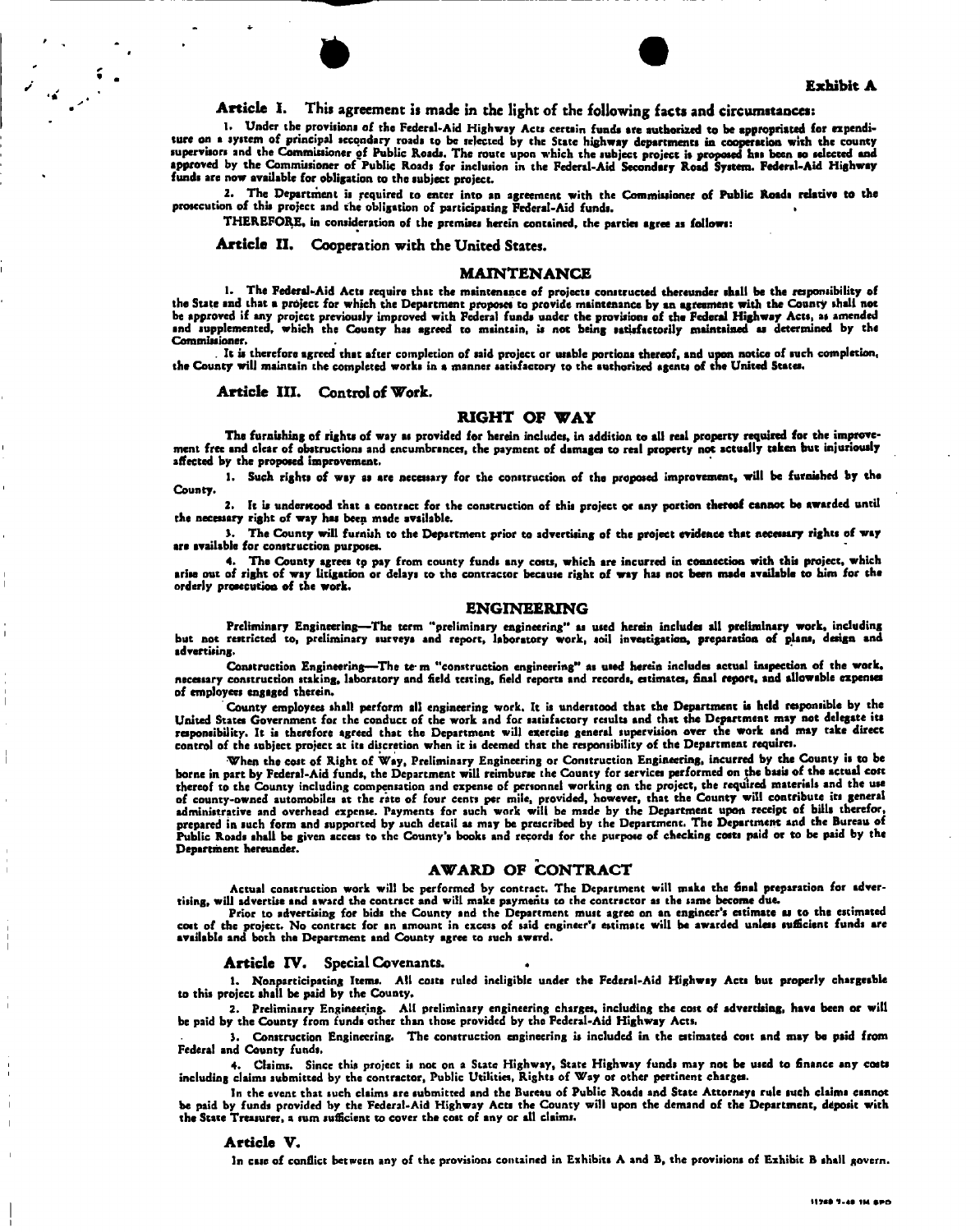# $Article VI - Loostion of Project & Brief Descriptton of York.$

On approved Federal-Aid Secondary Project S-1015(1), in Santa Glare County» covering proposed widening of bridge across Gilver Creek and approaches thereto, on Capitol Avenue, net Length  $0.1$  mile.

Article VZi - Funds.

 $1.$  The estimated cost of the project a© covered by this agreement is:

| Preliminary Engineering  |             | $$1,000,00$ . | ta bina |
|--------------------------|-------------|---------------|---------|
| Contract Items           | \$31,894.50 |               |         |
| Supplemental Work        | 1,700.00    |               |         |
| Subtotal                 | 833,594.50  |               |         |
| Contingencies            | 1,705.50    |               |         |
| Contract Total           |             | 035,300.00    |         |
| Construction Engineering |             | 3,700.00      |         |
| <b>Total</b>             |             | 00.000.00     | ۰,      |

2. On the basis of the above estimate, this project will be financed as follows:

| Federal-Aid Gecondary Funds 321,000.00           |             |
|--------------------------------------------------|-------------|
| State Eighway Funds, Chapter 1871    \$ 7,630.00 |             |
| County Funds on deposit                          | 0.3,000.00  |
| County Funds to be deposited or<br>transferred.  | \$10,370.00 |

3\* The actual funds for the project will be set up after the bids have been, opened, and shall Be on the baslo of contract prices. amounts shown unaer the various categories of paragraph 2, above, may be adjusted from time to time as the needs of the parties make it desirable, provided that the balances available in any category, the total eotimated project cost, or the maximum legal pro rota are hot exceeded.

The County agrees to deposit the neoessary matching funds (not already deposited) with the Division of Highways within five days of being notified of the amount required to award a contract to the lowest satiefactory bidder.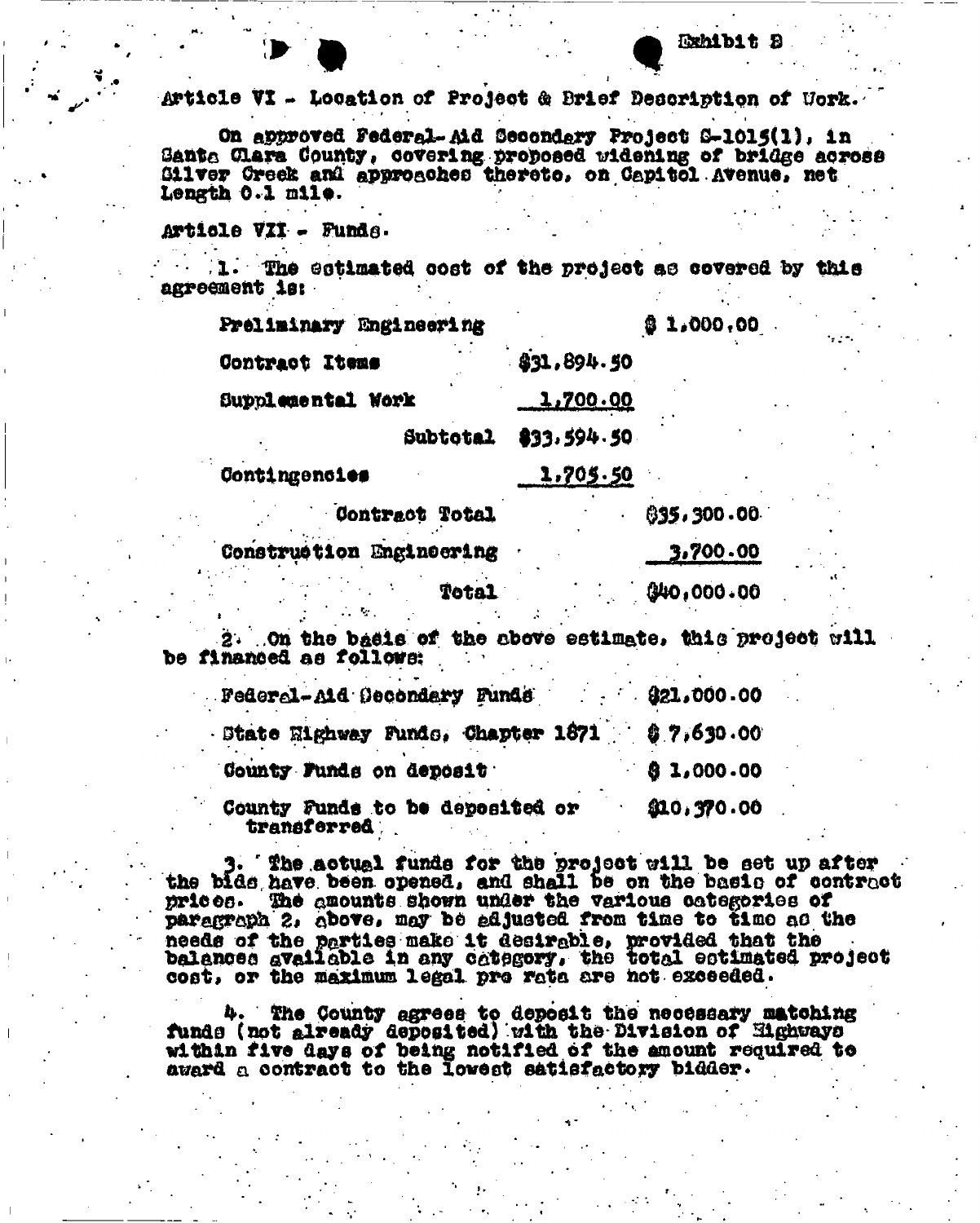### **CAPITOL AVENUE RIGHT OP WAY**

## **Certification No. 1 Right of Way**

**The County of Santa Clara hereby certified in connection**  with the right of way for Project IV-SCl-F.A.S.-1015- S-1015 (1). Station 20+75.37 to Station 25+50.00.

1. All additional right of way has been acquired and houses have been moved. All work will be restrained within the existing **right of way.** 

**2. There are no improvements within the existing right of way that will interfere with the proposed construction except**  trees, fences, portions of the existing bridge and utilities. **The utilities will be moved by the owners ana the other obstructions will be taken care of in the contract items of work involved.** 

**In making this certifioation the County agrees to hold the State harmless from any liability which by and in the event**  the right of way is not clear as herein certified.

**We approve this certification and do hereby authorize the**  chairman to sign the same.

COUNTY OF SANTA CLARA

**BY BY— Chairman, Board** Supervisors  $\ell$ 

**Supervisors PASSED AND ADOPTED by the Board of Supervisors of the County of**  Santa Clara, State of California, this 21st day of February, 1955, **by the following vote:** 

AYES.: Supervisors, Brown, Della Maggiore, Levin, Gaspar

**NOES: Supervisors, None** 

•

ABSENT: Supervisors, McKinnon

ATTEST: Richard Olson, **Cleric of said Board of lsors**  r træ *b -j?*  Deputy  $B/D$   $B$   $A$   $B$   $W$ **FEB 2 1 1955** ROLL CALL: YES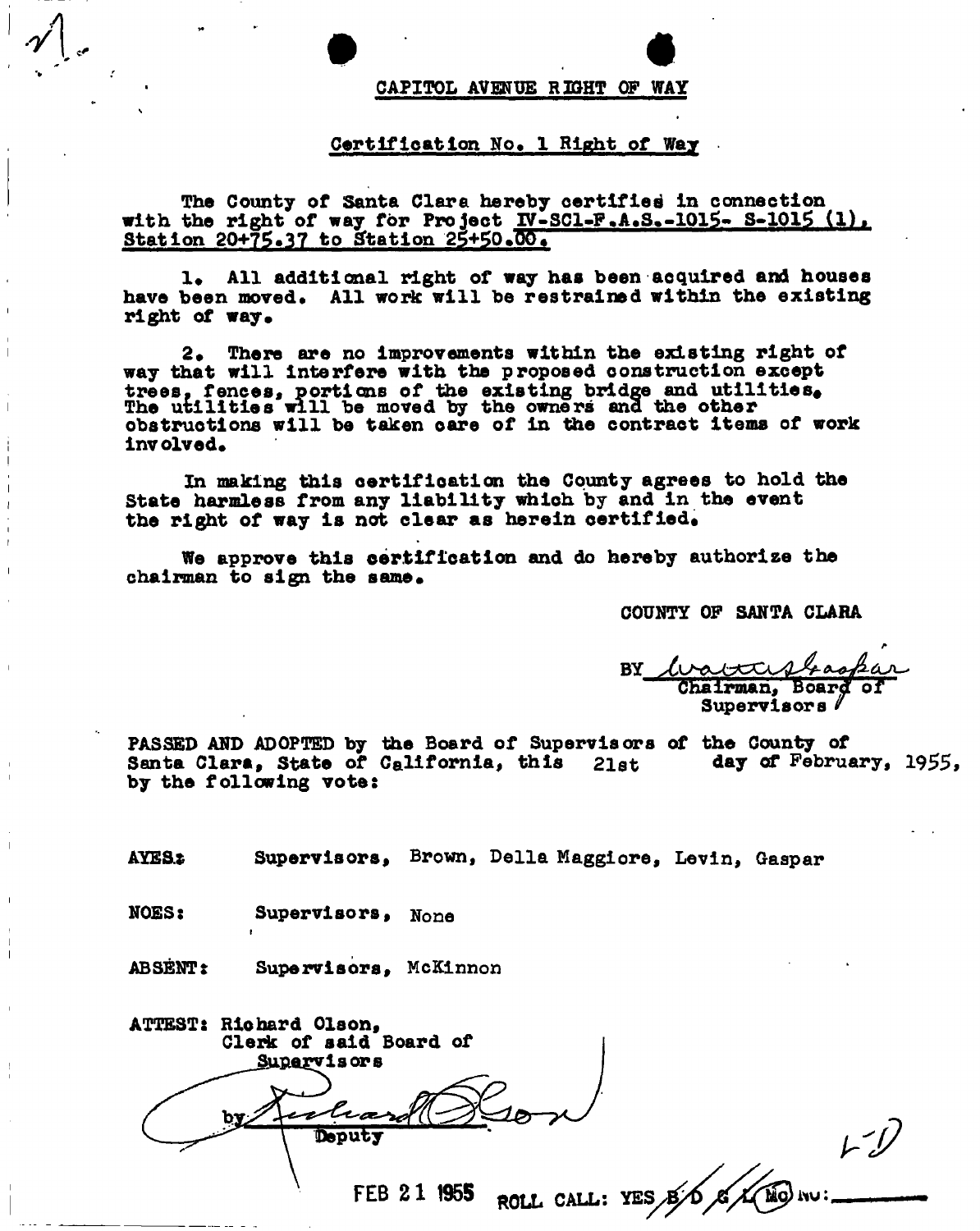February 21, 1955

Re: IV-SC1-F.A.S.-1015-S-1015 (1)

Mr. B. W. Booker<br>Asst. State Highway Engineer 150 Oak Street San Francisco 2, California

Att: F. W. Montell

Dear Sirt

Herewith please find 5 copies of subject certification No. 1 for Capitol Avenue right of way.

Very truly yours,

BOARD OF SUPERVISORS

 $By$ 

Clerk of the Eoard